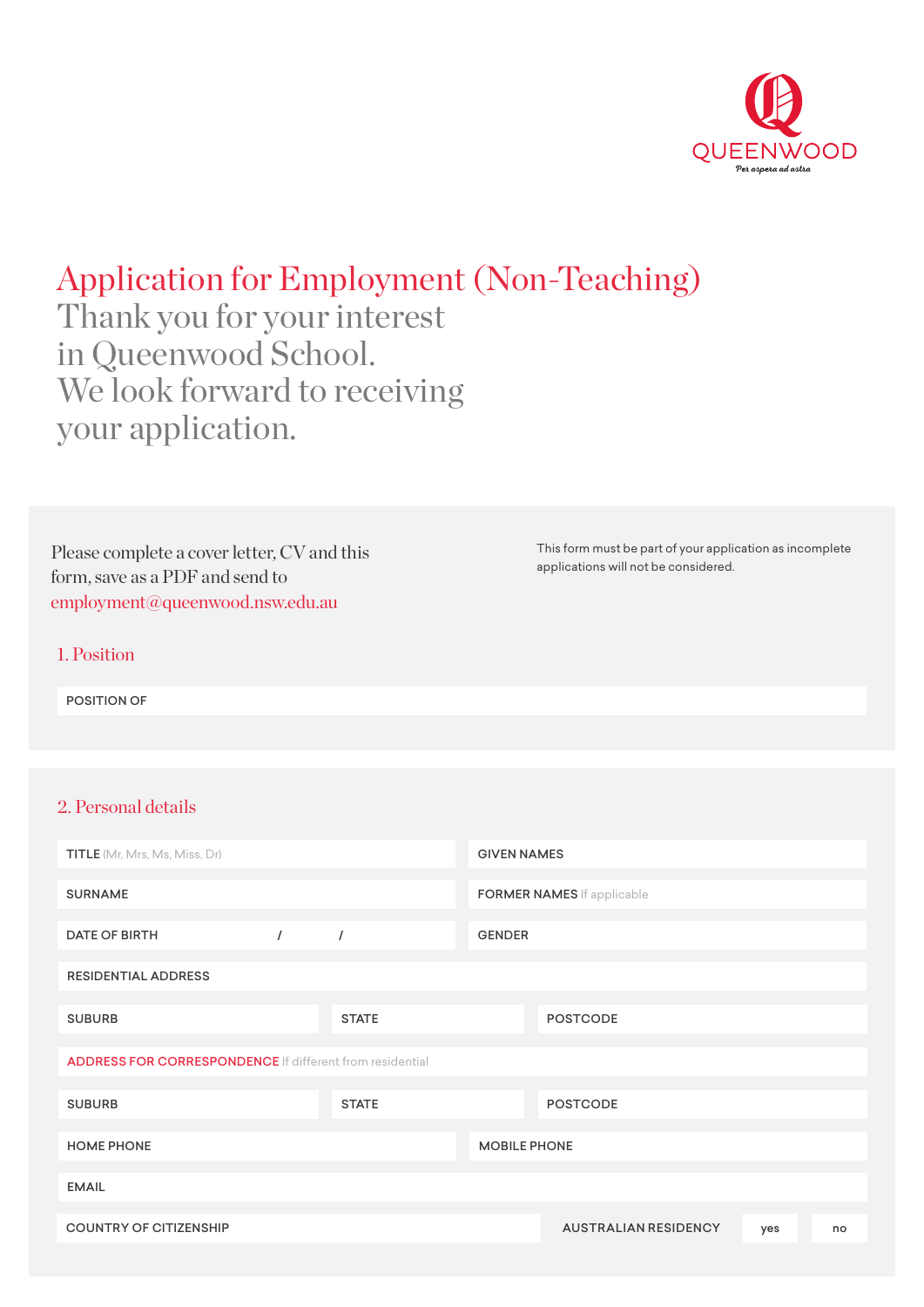## 3. Education

| NAME AND LOCATION OF INSTITUTION |                        | YEARS OF ATTENDANCE |  |
|----------------------------------|------------------------|---------------------|--|
| AWARD                            | <b>GRADUATION DATE</b> |                     |  |
| NAME AND LOCATION OF INSTITUTION |                        | YEARS OF ATTENDANCE |  |
| AWARD                            | <b>GRADUATION DATE</b> |                     |  |

## 4. Employment History

| <b>PRESENT EMPLOYMENT:</b>                                  |              |                 |                      |                 |            |
|-------------------------------------------------------------|--------------|-----------------|----------------------|-----------------|------------|
| PLACE OF EMPLOYMENT                                         |              | <b>EMPLOYER</b> |                      |                 |            |
| ADDRESS OF EMPLOYMENT                                       |              |                 |                      |                 |            |
| <b>SUBURB</b>                                               | <b>STATE</b> |                 | <b>POSTCODE</b>      |                 |            |
| <b>CURRENT POSITION</b>                                     |              |                 | <b>STARTING DATE</b> | $\prime$        | $\prime$   |
| OTHER POSITION(S) HELD WITH PRESENT EMPLOYER                |              |                 |                      |                 |            |
| PAST EMPLOYMENT In reverse order from most recent employer: |              |                 |                      |                 |            |
| 1. NAME AND ADDRESS OF EMPLOYMENT                           |              |                 | <b>STARTING DATE</b> | $\prime$        | $\sqrt{ }$ |
|                                                             |              |                 | <b>ENDING DATE</b>   | $\prime$        | $\sqrt{2}$ |
| FULL-TIME/PART TIME/CASUAL                                  |              |                 | YEARS COMPLETED*     | DAYS COMPLETED* |            |
| 2. NAME AND ADDRESS OF EMPLOYMENT                           |              |                 | <b>STARTING DATE</b> | $\prime$        | $\sqrt{ }$ |
|                                                             |              |                 | <b>ENDING DATE</b>   | $\sqrt{ }$      | $\sqrt{ }$ |
| FULL-TIME/PART TIME/CASUAL                                  |              |                 | YEARS COMPLETED*     | DAYS COMPLETED* |            |
| 3. NAME AND ADDRESS OF EMPLOYMENT                           |              |                 | <b>STARTING DATE</b> | $\prime$        | $\sqrt{2}$ |
|                                                             |              |                 | <b>ENDING DATE</b>   | $\prime$        | $\sqrt{ }$ |
| FULL-TIME/PART TIME/CASUAL                                  |              |                 | YEARS COMPLETED*     | DAYS COMPLETED* |            |
| 4. NAME AND ADDRESS OF EMPLOYMENT                           |              |                 | <b>STARTING DATE</b> | $\prime$        | $\prime$   |
|                                                             |              |                 | <b>ENDING DATE</b>   | $\sqrt{ }$      | $\sqrt{ }$ |
| FULL-TIME/PART TIME/CASUAL                                  |              |                 | YEARS COMPLETED*     | DAYS COMPLETED* |            |